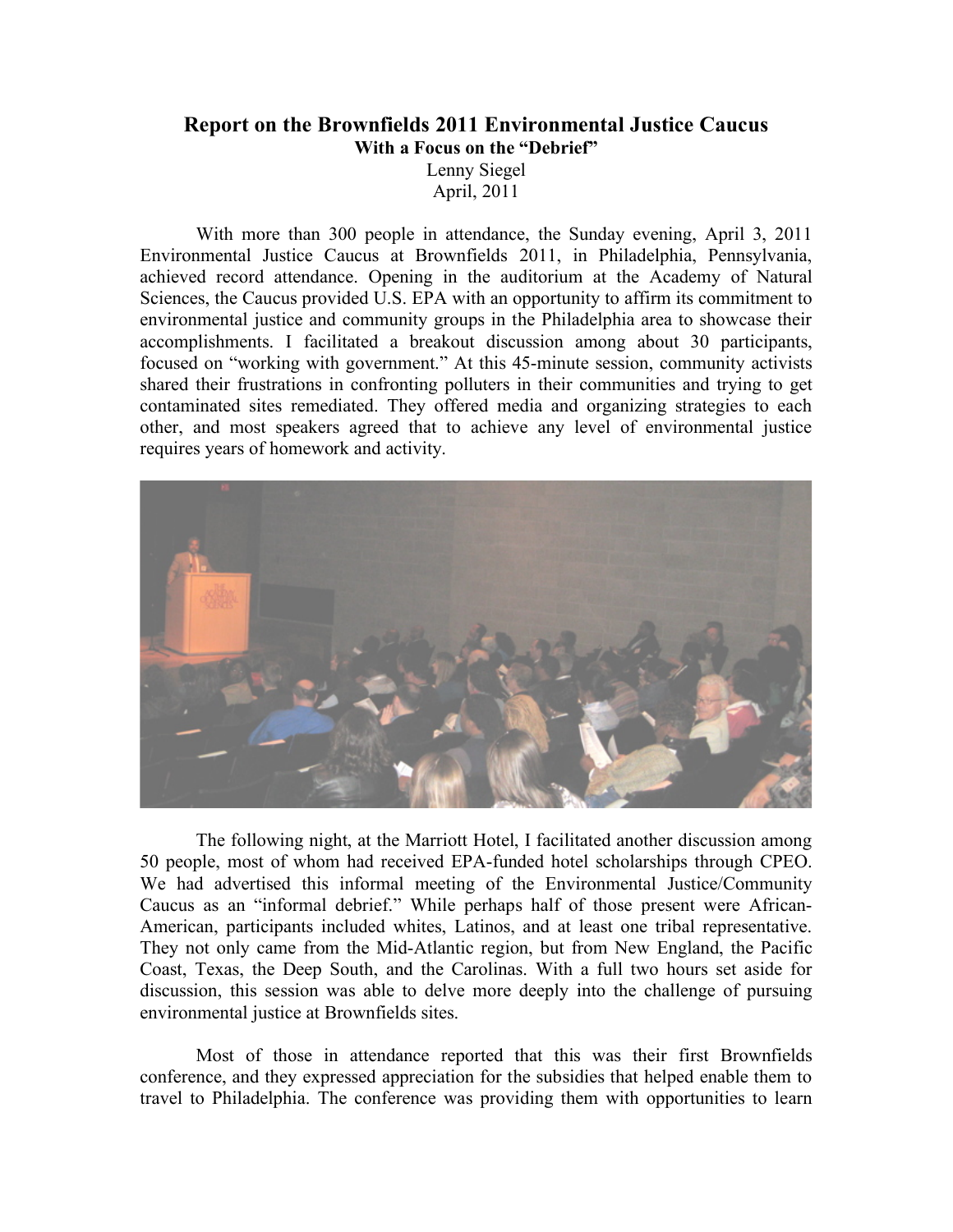about a wide variety of topics, to meet with government officials with responsibilities in their communities, and to network with peers. Some, however, expressed frustration that there was too much happening at once.

On the whole, participants wanted to know how to make Brownfields projects in their communities serve their neighborhoods. Most, whether from small towns or big cities, felt that their local governments did not adequately represent their interests. They discussed two models for responsive brownfields revitalization: one that strives to influence projects led by a corporate developer and another in which a community-based organization owns and develops projects itself.



Photo by Bahram Fazeli

Tim Lopez, from the Voluntary Cleanup Advisory Board in Denver, Colorado described how a broad coalition of community groups leveraged city subsidies, such as tax-increment financing, to negotiate a community benefits agreement at the large, former Gates Rubber factory. Neighborhood associations, unions, and other community organizations were able to win promises of local hiring, job training, land uses of their choice, extra subsidized housing, and other benefits. Most of those promises have not yet borne fruit because the national economic slump slowed and almost derailed the project, but Tim believes that the promises will be kept.

June Jones, of the Morris Canal Redevelopment Area Community Development Corporation, in Jersey City, New Jersey, described more than a decade of activity fighting to construct affordable housing on parcels it now owns as well as efforts to segregate polluting uses from neighborhoods. Relying heavily on volunteers, the CDC is constantly seeking additional resources. Having overcome one obstacle after another, it expects to break ground on its first residential project this June.